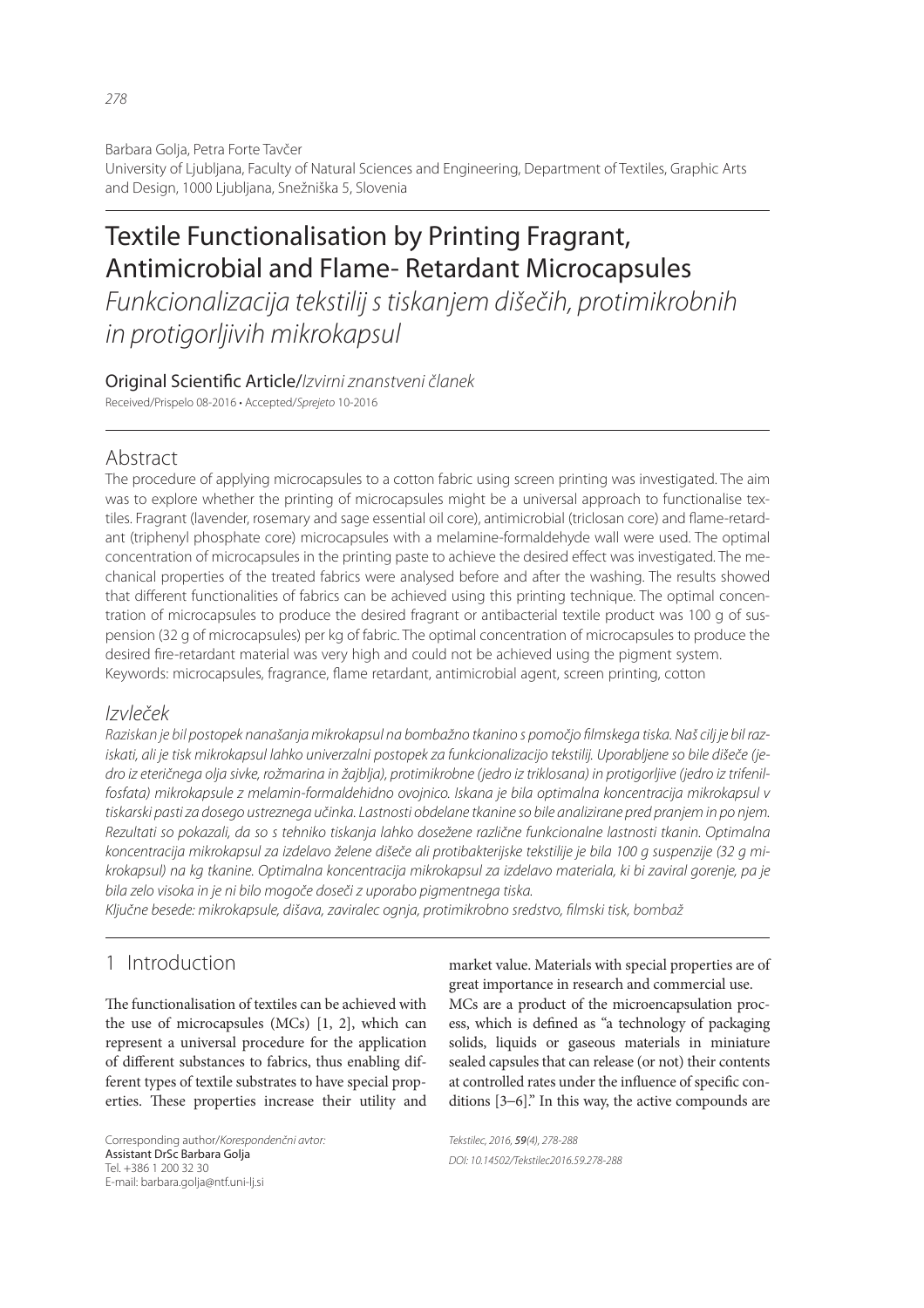safely stored inside the capsules, isolated from their surroundings, and they are protected from any degrading factors [7−12]. MCs can be physically applied to textiles from solutions, dispersions or emulsions by padding, coating, spraying or bath exhaustion. The durability to washing and handling can be improved by incorporating suitable binders. Alternatively, screen printing can be introduced as a method for applying microcapsules to textile fibres [6]. The advantage of printing is that the microcapsules can be applied to target areas on a fabric or textile product.

The aim of this research was to demonstrate that the printing of MCs might be a universal approach to functionalise textiles.

Three different types of MCs were used, i.e. MCs with fragrance, with an antimicrobial agent and with a flame retardant. Fragrant MCs imbue the fabric with a scent; antimicrobial agents protect the user from pathogen microorganisms [13, 14] and fire retardants protect the user from fire. Such agents are very important for medical and technical textiles, as well as for textiles in public use  $[14, 15]$ . The crucial characteristics of these fabrics are that they are safe for the producer and the user, show good fastness to washing, work efficiently at the terms of use and do not significantly change the original technological properties of the fabric. The mentioned agents applied to the fibres in the form of microcapsules meet all these requirements.

In this study, all used MCs had the same melamine formaldehyde wall. In the core, the fragrant MCs contained a mixture of lavender, rosemary and sage essential oil (LRS). The antimicrobial MCs contained triclosan (TCS) and the fire-retardant MCs contained tryphenyl phosphate (TPP). The latter were prepared specifically for this purpose  $[16]$ . The use of identical MCs has not been found anywhere in the literature.

TCS is a chlorinated bisphenol, as well as synthetic, non-ionic, antimicrobial agent with antibacterial activity (effective against many types of Gram-positive and Gram-negative bacteria). Additionally, TCS has some antifungal and antiviral properties  $[17]$ . The mechanism of TCS blocks the active site of the enoyl-acyl carrier protein reductase enzyme (ENR), which is a significant enzyme in fatty acid synthesis in bacteria. By blocking the active site, the inhibition of the enzyme and the prevention of fatty acid synthesis, which is necessary for building the cell membrane and for reproduction, are achieved [18, 19].

TPP is an effective fire retardant based on phosphorus. It breaks down in the flame to produce chemical species such as  $P_2$ , PO, PO<sub>2</sub> and HPO<sub>2</sub>. These reactions reduce the hydrogen atom concentration in the vapour phase, thus extinguishing the flame  $[20]$ . In addition, the intention of our work was to identify a simple and universal procedure for the application of MCs to textiles. Screen printing with a pigment printing system was chosen to achieve this objective. The MCs by mass were synthesised in a partner laboratory.

In this study, the optimal MC concentration in the printing paste and, consequently, on the fabric was investigated to achieve a fabric with a lasting aroma, lasting antimicrobial properties and flame-retardant properties. One of the objectives was also to study the changes in the mechanical fabric properties (air permeability, stiffness, mass per unit area and thickness) after the application of MCs. A cotton fabric was used for the application of MCs. The MC presence on the fabric, as well as distribution, shape and size were analysed using SEM micrographs. The changes in the properties of treated fabrics and the MC fastness to washing were tested using standardised methods of textile research. The presence and fastness of the aroma were investigated using the panel procedure (Lewis) of fragrance evaluation. The effect of antimicrobial MCs was monitored using microbiological tests and a burial in soil test. The effect of flame-retardant microcapsules was monitored by analysing their burning and thermal properties (DSC, TGA).

# 2 Experimental

#### *2.1 Materials*

A bleached and mercerised 100% cotton woven fabric (124 g/m<sup>2</sup> in weight, supplied by Tekstina d. d., Slovenia) was used for the study. Suspensions of MCs 2–8  $\mu$ m in size with a pressure-sensitive melamine-formaldehyde wall and three different cores were prepared in Aero d. d. Celje, Slovenia by in situ polymerisation of melamine-aldehyde prepolymers [7, 21–24]. The mass fraction of the cores in all MCs was 75%, and the mass fraction of the walls was 25%. The mass fraction of the MCs in suspensions was 32%. The cores of MCs contained the following active substances:

 – fragrant MCs: an industrial mixture of sage, rosemary and lavender essential oils (1 : 2 : 7) in isopropyl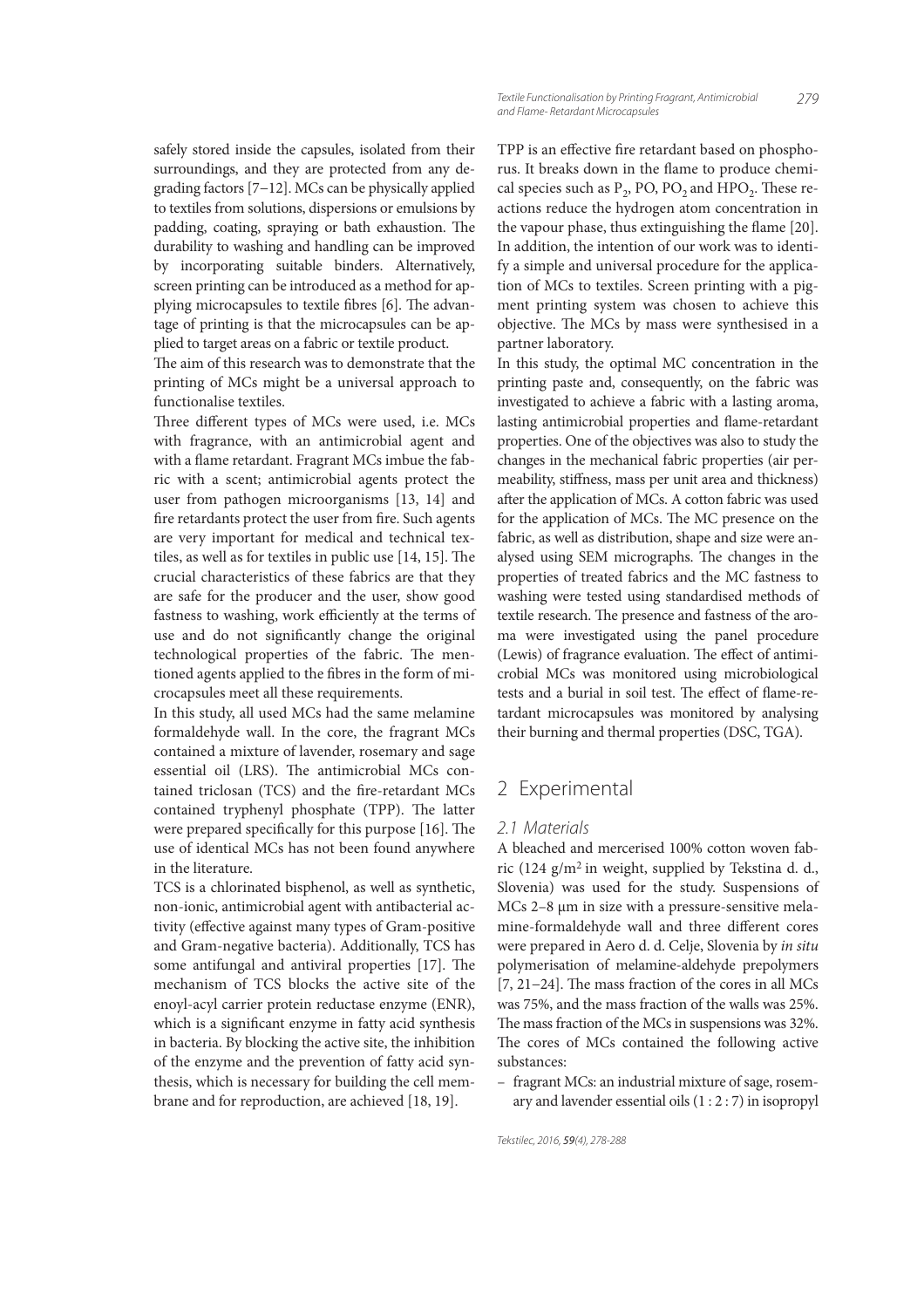myristate as a solvent (25% essential oil and 75% isopropyl myristate),

- antimicrobial MCs: triclosan (20% triclosan in 80% isopropyl myristate),
- fire-retardant MCs: solid triphenyl phosphate (100%).

The MC suspensions were added to the printing pastes which were composed of a synthetic polyacrylate thickener (Tubivis DRL 300), a polyacrylate binder (Tubifast AS 30), both of which were obtained from CHT, Germany. The pigment Bezaprint (Bezema, Switzerland) was also added.

#### *2.2 Printing*

Table 1 presents the recipes for the printing pastes. Different concentrations of MC suspensions in the printing paste were tested. The printing, drying and curing conditions are presented in Table 2.

|  |  | Table 1: Printing pastes recipes |  |  |
|--|--|----------------------------------|--|--|
|--|--|----------------------------------|--|--|

| Component         | Quantity [g]   |  |
|-------------------|----------------|--|
| Thickener         | 34             |  |
| Binder            | 150            |  |
| Pigment           | 2              |  |
| Suspension of MCs | $\mathbf{x}^*$ |  |
| Distilled water   | $**$           |  |
| Sum               | 1000           |  |

\* 25−600 (concentrations of individual suspensions of MCs in printing pastes are given as  $c_{\rm SD}$  in Table 3)

\*\* difference to 1000

Table 2: Printing, drying and curing conditions

| Phase    | Conditions                              |  |  |  |
|----------|-----------------------------------------|--|--|--|
| Printing | Flat screen stencil: mesh 43 threads/cm |  |  |  |
|          | Printing speed: 80%                     |  |  |  |
|          | Squeegee diameter: 8 mm                 |  |  |  |
|          | Magnet pressure: level 5                |  |  |  |
|          | No. of strokes: 2                       |  |  |  |
| Drying   | Air drying                              |  |  |  |
| Curing   | Ernst Benz TKF 15-M500 drier,           |  |  |  |
|          | $T = 150$ °C, $t = 3$ min               |  |  |  |

Flat screen printing was performed on a laboratory magnetic printing machine MINI MDF R 390 (Johannes Zimmer AG, Austria). The coverage area of the printing paste on the cotton cloth was approximately  $25 \times 35$  cm.

Different quantities of MC suspensions were added to the printing pastes, resulting in different concentrations of active substances on the fabric after the printing. The mass fraction of the active substance in the MC cores, the concentration of the MC suspension in the printing paste, the amount of the printing paste applied to the fabric, the concentration of the suspension on the fabric and the concentration of MCs on the fabric are presented in Table 3.

Table 3: Mass fraction of active substance in core  $(x_a)$ , concentration of suspension of MCs in printing paste  $(c_{\text{sp}})$ , share of printing paste application to fabric (N), concentration of suspension on fabric (c<sub>s</sub>)<sub>,</sub> concentration of MCs on fabric (c<sub>m</sub>) and concentration of active substance on fabric ( $c_a$ ) after printing

| Type of    | $X_{a}$ | $\textit{c}_{\rm sp}$ | N      | $C_{\rm S}$ | $\mathrm{c}_{\mathrm{m}}$ | $c_a$  |
|------------|---------|-----------------------|--------|-------------|---------------------------|--------|
| <b>MCs</b> | $[\%]$  | [g/kg]                | $[\%]$ | [g/kg]      | [g/kg]                    | [g/kg] |
| Fragrant   | 25      | 100                   | 100    | 100         | 32                        | 6      |
|            |         | 150                   | 90     | 135         | 43.2                      | 8.1    |
|            |         | 200                   | 88.2   | 176.4       | 56.54                     | 10.6   |
| Anti-      | 20      | 25                    | 76     | 19          | 6,08                      | 0,9    |
| microbial  |         | 50                    | 65.6   | 32.8        | 10.5                      | 1.58   |
|            |         | 100                   | 100    | 100         | 32                        | 4.8    |
| Fire       | 100     | 100                   | 100    | 100         | 32                        | 24     |
| retardant  |         | 200                   | 90     | 180         | 57.6                      | 43.2   |
|            |         | 400                   | 54.4   | 218         | 69.76                     | 52.32  |
|            |         | 600                   | 58.6   | 351.6       | 112.5                     | 84.37  |

The abbreviations of all treated samples used in this study are gathered in Table 4.

Table 4: Sample abbreviations according to treatment (printing)

| Abbreviation    | Sample                           |  |
|-----------------|----------------------------------|--|
| CO              | untreated sample                 |  |
| CO <sub>0</sub> | sample printed without MCs       |  |
| <b>LRS100</b>   | sample printed with different    |  |
| 150             | concentrations of fragrant MCs   |  |
| 200             |                                  |  |
| <b>TCS25</b>    | sample printed with different    |  |
| 50              | concentrations of antimicrobial  |  |
| 100             | <b>MCs</b>                       |  |
| <b>TPP100</b>   | sample printed with different    |  |
| 200             | concentrations of fire retardant |  |
| 400             | <b>MCs</b>                       |  |
| 600             |                                  |  |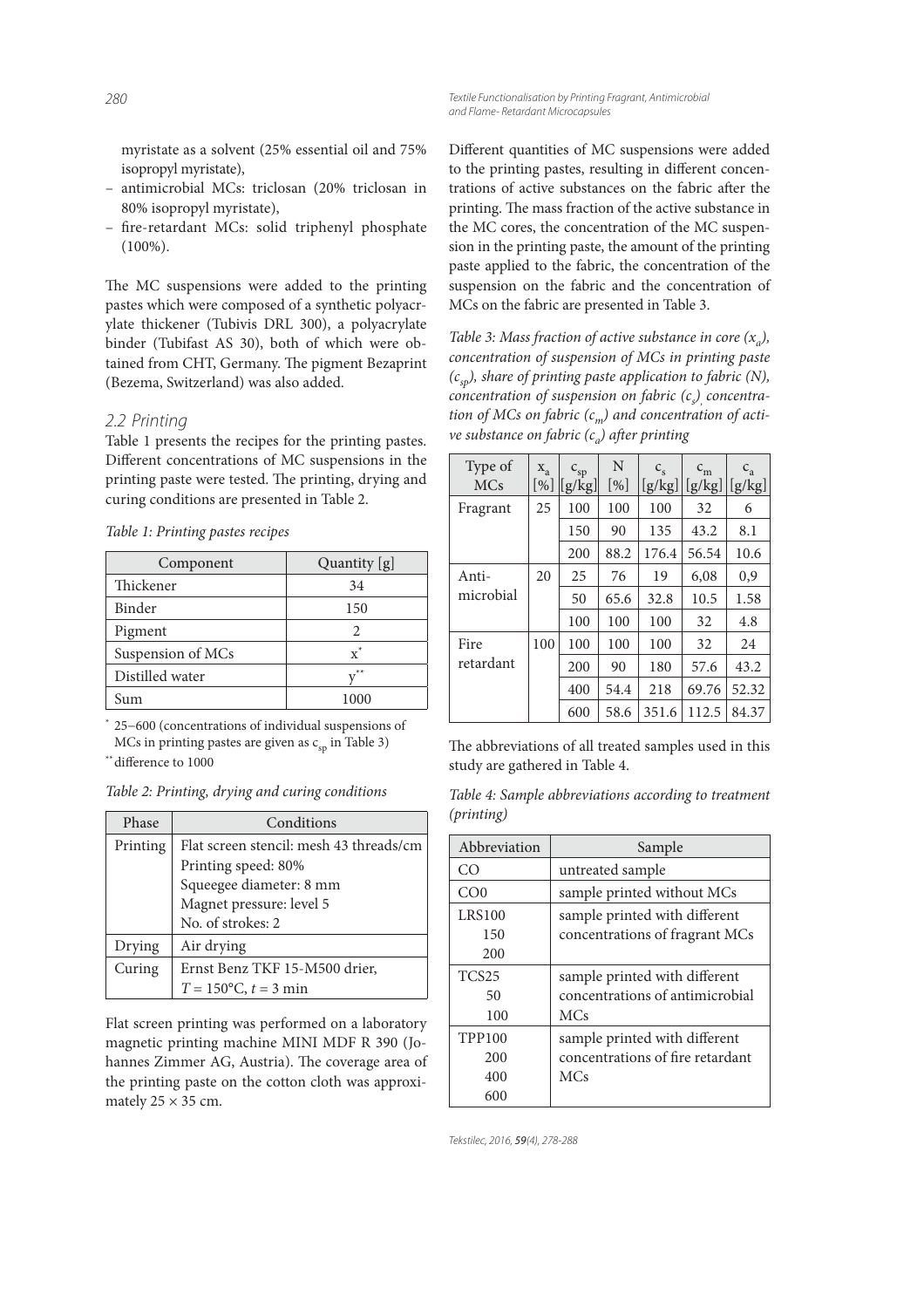#### Washing

Some printed (cured) samples were washed for 30 min at 40 °C according to the ISO 105-C01:1989 (E) [25] standard using a soap solution (5 g/L of soap) with pH 7 and a liquor-to-fabric ratio 50 : 1. After the washing, the samples were air-dried.

## *2.3 Analysis*

#### **SEM observation**

Using a scanning electron microscope (Jeol JSM 6060 LV), the uniformity of the deposit, as well as the size and morphological characteristics of different MCs on printed fabrics were observed. Moreover, the quantity and condition of MCs that remained on the fabric after the washing were investigated. The printed samples were coated with gold prior to the observation with a microscope.

#### **Fragrance evaluation**

Fragrance evaluation was performed on the samples printed with four different quantities of fragrant MCs (0, 100, 150 and 200 g of MCs per kg of printing paste). The method for fragrance evaluation was based on the Lewis procedure [26, 27]. A portion of fabrics was removed after 10 wash cycles (ISO 105-C01:1989 (E) standard), air dried for 24 h and tested for the presence of fragrance using a panel of five judges. The samples were first hung on a clothesline in a room for 1 hour to stabilise fragrance evaporation. Then, the samples were brought to a judge in an evaluation room. A printed fabric was placed on a flat, hard board on a table. A judge used their fingernails to scratch an "X" (approximately  $3 \times 3$  cm in size) on the fabric to break some of the capsules and then immediately smelled the swatch. Then they recorded "Yes" according to the presence of strong, medium or weak fragrance, or "No" according to the absence of the fragrance. No judge was performing the testing for more than 15 minutes.

#### **Antibacterial activity testing**

Antibacterial activity testing was performed on the samples printed with four different quantities of TCS MCs (0, 25, 50 and 100 g of MCs per kg of printing paste). The antibacterial activity was estimated for the Gram-negative bacteria Escherichia coli (ATCC 25923) and for the Gram-positive Staphylococcus aureus (25922) according to the standard SIST EN ISO 20645:2005, "Determination of antibacterial activity –

Agar diffusion plate test [28]." Circular fabric pieces (diameter of  $25 \pm 5$  mm) were placed on two-layer agar plates. The lower layer consisted of a bacterialfree culture medium and the upper layer was inoculated with the selected bacteria. The level of antibacterial activity was assessed by examining the extent of bacterial growth in the contact zone between the agar and the specimen, and the width of the inhibition zone around the specimen. The tests were performed in a certified laboratory.

#### **Fungicidal activity**

The fungicidal activity testing was performed on the samples that showed the best antibacterial activity (100 g/kg). The activity was estimated for the fungi Aspergillus brasiliensis according to the DIN 53931 standard method [29]. The nutrient malt-extract agar (MEA) was prepared to which the fungi was inoculated. The inoculated plates were incubated at 29 °C for 24 h. Afterwards, cotton fibre samples  $5 \times 5$  cm in size were placed on the medium and were incubated at 29 °C for 7 and 14 days. After the incubation, the fungicidal activity was determined in terms of mycelia growth on and below the surface of the cotton fibres and the sporulation intensity. The degree of fungal growth was ordered in eight grades from 00 to 5, where 00 indicated no growth, 0 indicated fungal growth outside the inhibition zone surrounding the cotton specimen, (0) indicated fungal growth up to the specimen's edge, (1) indicated fungal growth only on and below the specimen's edge, (2) indicated fungal growth on and below less than 25% of the specimen, (3) indicated fungal growth on and below 25–75% of the specimen, (4) indicated fungal growth on and below more than 75% of the specimen and (5) indicated 100% overgrowth of the specimen. The sporulation intensity was assessed using the following symbols: – meant clear, without mycelium; + meant weak, only mycelium; ++ meant noticeable growth, partly with spores; and +++ meant strong overgrowth, extensive spore formation.

#### **Combustion test**

Combustion testing was performed on the samples printed with five different quantities of TPP MCs (0, 100, 200, 400 and 600 g of MCs per kg of printing paste). The combustion performance was studied using the vertical burning test. The vertical burning test was performed in a burning chamber according to the DIN 53906 standard [30].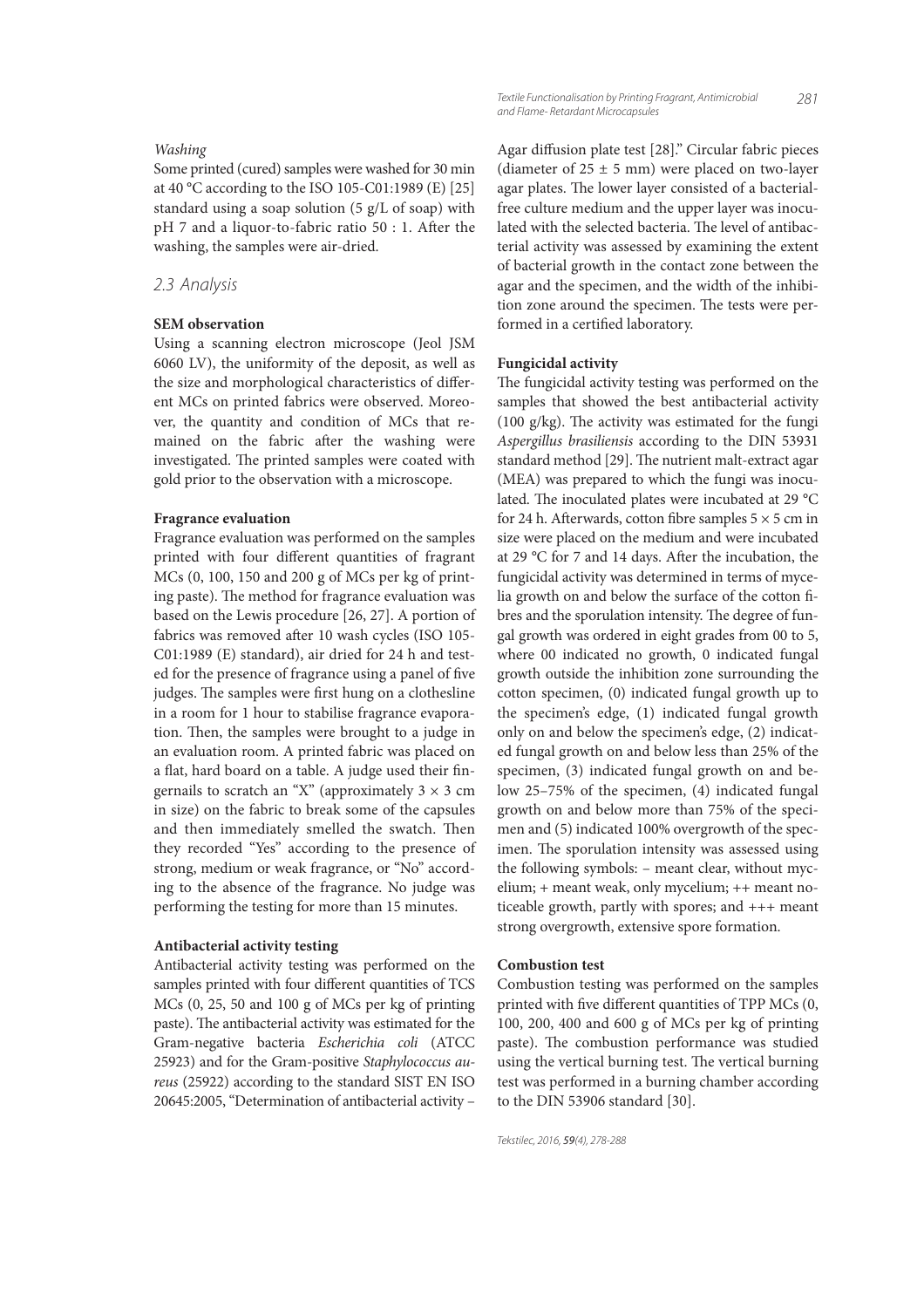*282 Textile Functionalisation by Printing Fragrant, Antimicrobial and Flame- Retardant Microcapsules*

## Thermal properties of MCs and fabrics treated **with TPP MCs – TGA and DSC analysis**

The samples were examined using a 449c Jupiter Instrument (NETZSCH). The samples were placed on  $\mathrm{Al}_2\mathrm{O}_3$  carriers. They were heated in a protective atmosphere (air) and the measurements were performed from 35–650  $^{\circ}$ C at the heating rate of 10 K/min. The samples were then cooled at 10 K/min to room temperature.

# 3 Results and discussion

# *3.1 SEM micrographs*

## **Fabric properties**

The properties of untreated samples and samples printed with different types of MCs were examined. The fabric mass per unit area was determined according to the standard SIST EN 12127:1999 [31], the fabric stiffness was evaluated using the ASTM D-1388-64 method A [32], the fabric thickness was measured according to the standard SIST EN ISO 5084:1999 [33], and the fabric air permeability was determined according to the standard SIST EN ISO 9237:1999 [34].



Figure 1: SEM micrographs of printed, one time washed and unwashed samples with MCs (100 g/kg); LRS100 (a), LRS100 – washed (b), TCS100 (c), TCS100 – washed (d), TPP100 (e), TPP100 – washed (f); magnification: 900×, 950×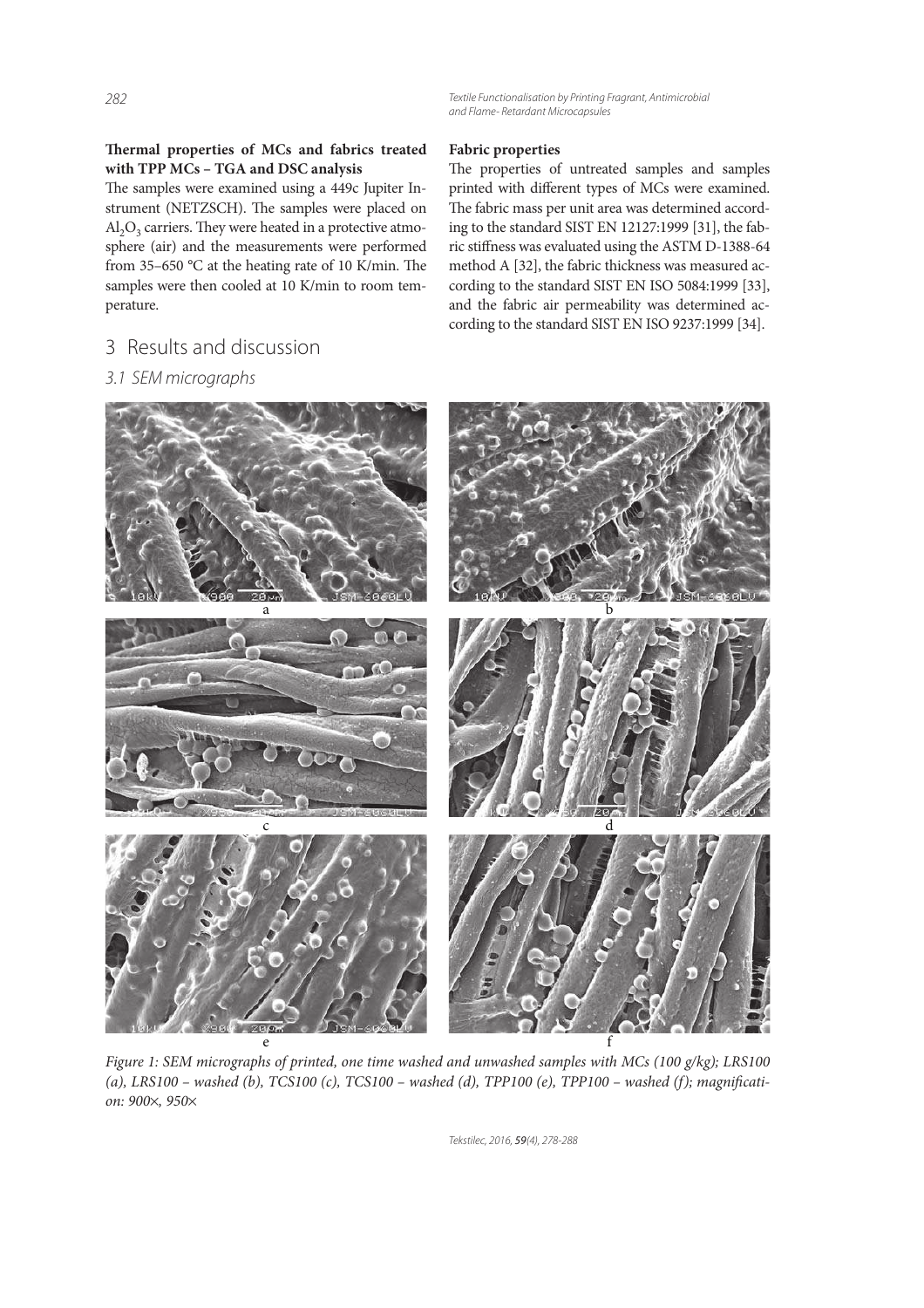SEM micrographs (Figure 1) show that there are no morphological differences between the samples printed with different MCs. All MCs were round in shape and evenly distributed over the fibres. There were no aggregates or ruptured MCs. The micrographs of washed samples reveal that the fastness to washing of all samples was very good. Similar to pigments (pigments and MCs are the same size), MCs were firmly bound to the fibres due to the printing system and remained on them after the laundering.

## *3.2 Fragrance evaluation*

The fragrance on the fabric before and after a selected number of washing cycles was evaluated using a panel of five judges (Table 5).

Table 5: Number of judges evaluating fragrance intensity

|                      | Sample          | Number of judges per<br>fragrance intensity |        |      |                |  |
|----------------------|-----------------|---------------------------------------------|--------|------|----------------|--|
|                      |                 | Strong                                      | Medium | Weak | N <sub>o</sub> |  |
|                      | CO <sub>0</sub> |                                             |        |      | 5              |  |
| Before washing       | <b>LRS100</b>   | 4                                           | 1      |      |                |  |
|                      | <b>LRS150</b>   | 5                                           |        |      |                |  |
|                      | <b>LRS200</b>   | 5                                           |        |      |                |  |
| washings<br>After 10 | CO <sub>0</sub> |                                             |        |      | 5              |  |
|                      | <b>LRS100</b>   |                                             |        | 3    | $\overline{2}$ |  |
|                      | <b>LRS150</b>   |                                             |        | 4    | 1              |  |
|                      | <b>LRS200</b>   |                                             |        | 5    |                |  |

Before the washing, a strong fragrance was present on all samples with MCs. Even after 10 washings, the fragrance was judged to remain weakly noticeable (regardless of the quantity of the applied MCs) by the majority of the panel. The fragrance was detected as stronger on the samples containing a higher quantity of capsules. The difference between lower and higher concentrations remained evident even after up to 10 washing cycles.

It can be concluded that fragrant MCs work efficiently if they are applied to a fabric in the concentration of at least 100 g of suspension (32 g of MC or 6 g of essential oil) per kg of fabric.

## *3.3 Antibacterial effi ciency*

The antibacterial activity levels of fabrics printed with different quantities of MCs  $(0, 25, 50$  and  $100$  g/kg) was assessed by examining the extent of bacterial growth in the contact zone between the agar and the specimen, and the width of the inhibition zone around the specimen. The activity of printed and washed samples was estimated for one Gram-negative (E. coli) and one Gram-positive (S. aureus) bacteria. The printed microcapsules were not activated by pressure prior to the testing. The results are shown in Table 6.

Table 6: Widths of inhibition zones of printed samples

|                 | Inhibition zone [mm] |                |  |  |
|-----------------|----------------------|----------------|--|--|
| Sample          | Escherichia          | Staphylococcus |  |  |
|                 | coli                 | aureus         |  |  |
| CO              | 0                    | 0              |  |  |
| CO <sub>0</sub> | ∩                    | ∩              |  |  |
| $CO0-W*$        | 0                    | 0              |  |  |
| TCS25           | ∩                    | 15             |  |  |
| $TCS25-W$       | O                    | 15             |  |  |
| TCS50           | 0                    | 20             |  |  |
| TCS50-W         | $\Omega$             | 35             |  |  |
| <b>TCS100</b>   | 25                   | 40             |  |  |
| <b>TCS100-W</b> | 25                   | 40             |  |  |

\*one time washed sample

It can be observed that the unprinted sample (CO) and the sample printed without MCs (CO0) showed no antibacterial action, as expected. There was no inhibition zone present (Figure 2a). The samples with lower quantities of MCs (TCS50, TCS25) showed satisfactory antibacterial activity only for S. aureus. Excellent antibacterial activity of the samples printed with the highest quantity of TCS MCs (TCS100) was evidenced for both bacteria, although it was better for Staphylococcus aureus, which had a 40-mm-wide inhibition zone. The inhibition zone remained the same (25 mm) for E. coli (Figure 2b) and 40 mm for S. aureus) even after the washing. It can be concluded that fabrics printed with the highest quantity of TCS MCs (100 g/kg of printing paste) are resistant to E. coli and S. aureus bacteria.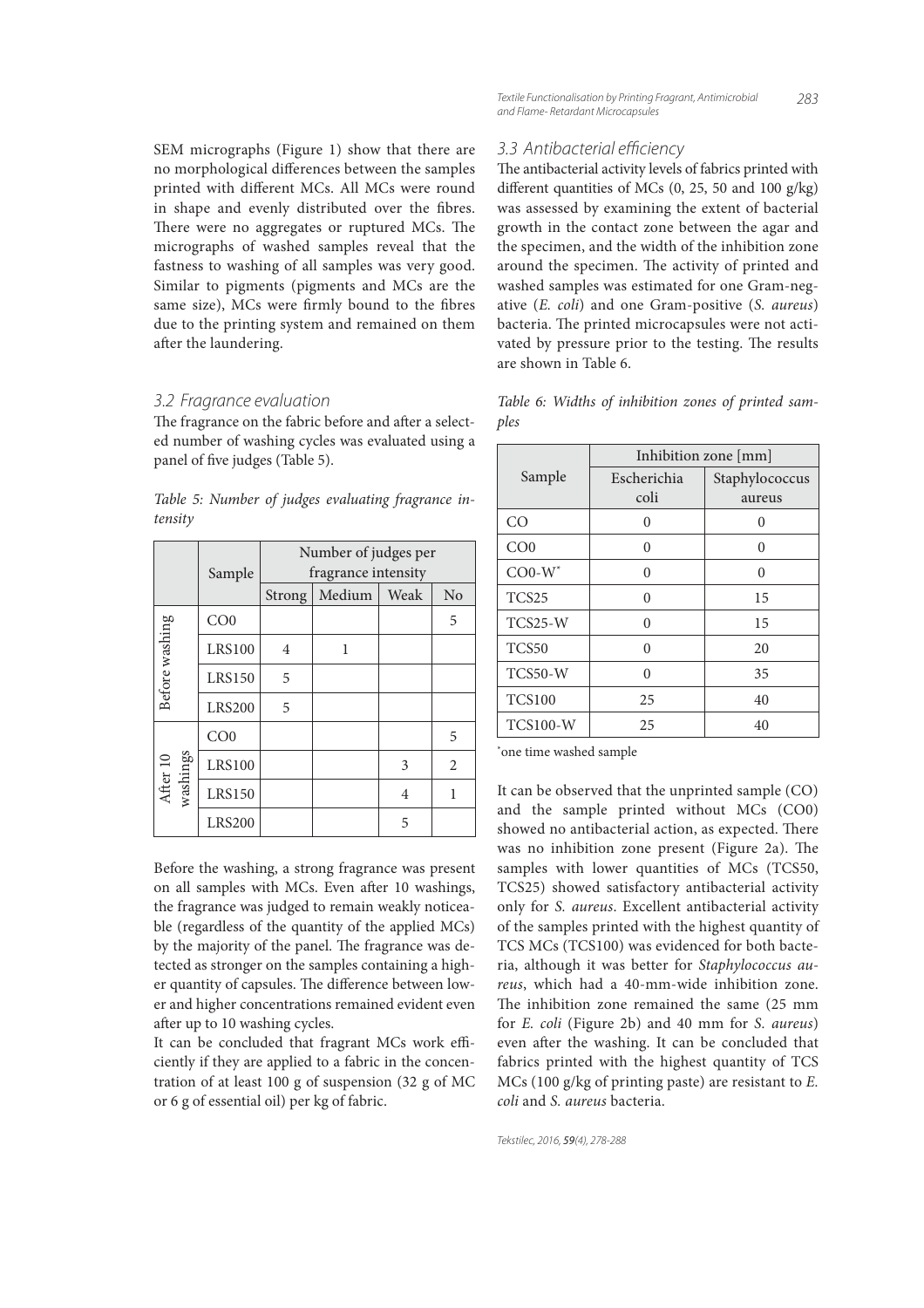*284 Textile Functionalisation by Printing Fragrant, Antimicrobial and Flame- Retardant Microcapsules*

a b

Figure 2: Activity against E. coli: (a) sample printed without MCs, CO0, with no inhibition zone; and (b) printed and one time washed sample, TCS100-W, with inhibition zone

#### *3.4 Fungicidal activity*

The results of the fungicidal activity test of samples printed with TCS MCs are shown in Table 7.

Table 7: Evaluation results of fungal growth and intensity of sporulation (for code explanations see Methods section)

| Sample          | Duplicate 1 | Duplicate 2 |
|-----------------|-------------|-------------|
| CO <sub>0</sub> | $5 + + +$   | $5 + + +$   |
| $CO0-W$         | $5 + + +$   | $5 + + +$   |
| <b>TCS100</b>   | 5+          | $5+$        |
| <b>TCS100-W</b> | $5 + +$     | $5 + +$     |





Figure 3: Photographs of samples before and after fungicidal activity testing: (a) sample printed without MCs (CO0); (b) sample printed with TCS MCs (TCS100)

The results of the fungal growth evaluation (Table 7) and the photographs (Figure 3) show that all samples are overgrown with fungi. On the sample printed without MCs, rich mycelium development and strong sporulation (black colour) was observed, whereas the sample with MCs exhibited mycelium spread all over the sample but without sporulation. It can be concluded that there is no fungicidal activity on the printed sample. However, due to the different medium on this sample, the process of fungal growth was slower compared with the sample without MCs. The washing of samples did not have a significant influence on the accelerated fungal growth; on some samples, the intensity was reduced or remained the same as before the laundering.

TCS is a good antibacterial agent (Staphylococcus aureus, Escherichia coli); however, in the case of the fungi Aspergillus brasiliensis, it did not show satisfactory activity.

# *3.5 Combustion test*

Table 8 and Figure 4 represent the results of the influence of printed MCs on the flammability of the CO samples. The upward burning behaviour shows that most samples glow for a longer period of time than they burn. The addition of TPP MCs did not have a substantial influence on the burning time of cotton samples. The untreated sample and the samples printed without MCs burned through their whole length, and only a small quantity of residue remained (Figure 4a). The samples printed with higher quantities of MCs (400, 600 g/ kg) also burned through their whole length; however, a significant increase in the amount of the final residue indicates that the printed MCs were able to retard the further degradation process of the char formed during the burning (Figure 4b). None of the samples can be considered as a flameresistant material. The reason for this result is the concentration of applied MCs, which is too low. The highest possible concentration of microcapsules used for the preparation of the printing paste (that still allowed its preparation) was only 600 g/kg. In contrast, we showed in our previous research that the impregnation of a fabric with the MC concentration of 800 g/kg protects the fabric from burning.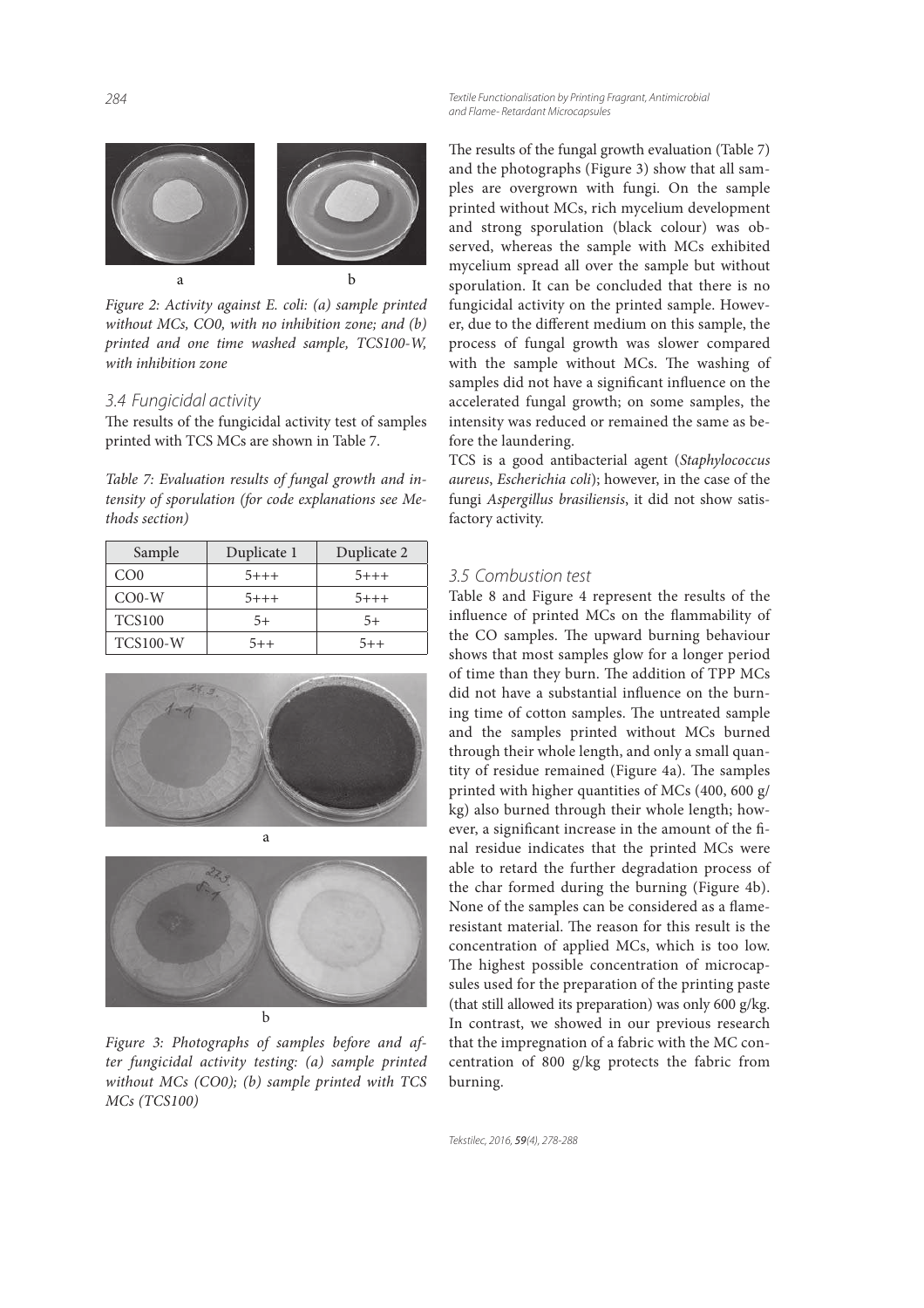| Sample          |               | Burning time<br>[s] | Glow time [s] |             |  |
|-----------------|---------------|---------------------|---------------|-------------|--|
|                 | unwa-<br>shed | wa-<br>shed         | unwa-<br>shed | wa-<br>shed |  |
| CO.             | <12           | $\langle 9$         | 20            | 7           |  |
| CO <sub>0</sub> | $\leq 5$      | $\leq$ 3            | 20            | 30          |  |
| <b>TPP100</b>   | <6            | $\leq$ 4            | 31            | 34          |  |
| <b>TPP200</b>   | $\leq 5$      | $\leq$ 5            | 40            | 44          |  |
| <b>TPP400</b>   | <19           | $\langle 9$         | 9             | 15          |  |
| <b>TPP600</b>   | $<$ 15        | < 10                | 10            | 13          |  |

Table 8: Results of vertical burning test of printed samples with different quantity of applied microcapsules



Figure 4: Samples of untreated (a) and printed fabrics with TPP MC (600 g/kg), (b) after vertical burning test

## *3.6 TGA and DSC analyses*

Figures 5 and 6 show the TGA and DSC curves of untreated cotton and the sample printed with TPP MCs. All diagrams also present the curves of the TPP MCs suspension.

The TGA curve of the suspension deviates from the dry sample due to the evaporation of water at temperatures below 180 °C. The CO samples lost 60% of their weight at 330 °C. The printed sample started to degrade earlier (at 190 °C) than the raw material. TPP MCs start to degrade at lower temperatures than the surrounding material, and the degradation products, such as  $P_2$ , PO, PO<sub>2</sub> and HPO<sub>2</sub>, in the vapour phase extinguish the flame. Consequently, if there are MCs present on the material, more fabric remains unburned (Figure 4).

The DSC curve in Figure 6 confirms that the presence of MCs on the textile material changes its properties. The printed cotton fabric has lower exothermic peaks that start at lower temperatures than the raw cotton fabric. The MCs decrease the heat released from the cotton fabric. Figure 6 also demonstrates the behaviour of cotton at high temperatures. Natural CO fibres gradually degrade in several oxidation reactions, represented by several broad peaks on the DSC curve. It can be concluded that the applied MCs increase the thermo-oxidative stability of cotton; however, they do not prevent the burning. The pigment system does not allow using higher concentrations of MC; therefore, its application is not appropriate to produce fire-retardant materials.



Figure 5: TG curves of samples: TPP MC (-),  $CO$  (------),  $TPP400$  (----)



Figure 6: DSC curves of samples: TPP MC (---),  $CO$  (............), TPP400 (----)

#### *3.7 Fabric properties*

The mechanical properties of fabrics (mass, thickness, stiffness and air permeability) printed with the same quantity of different MCs was investigated and compared with the properties of the unfinished sample and the sample printed without MCs. The mass per unit area of samples is presented in Figure 7.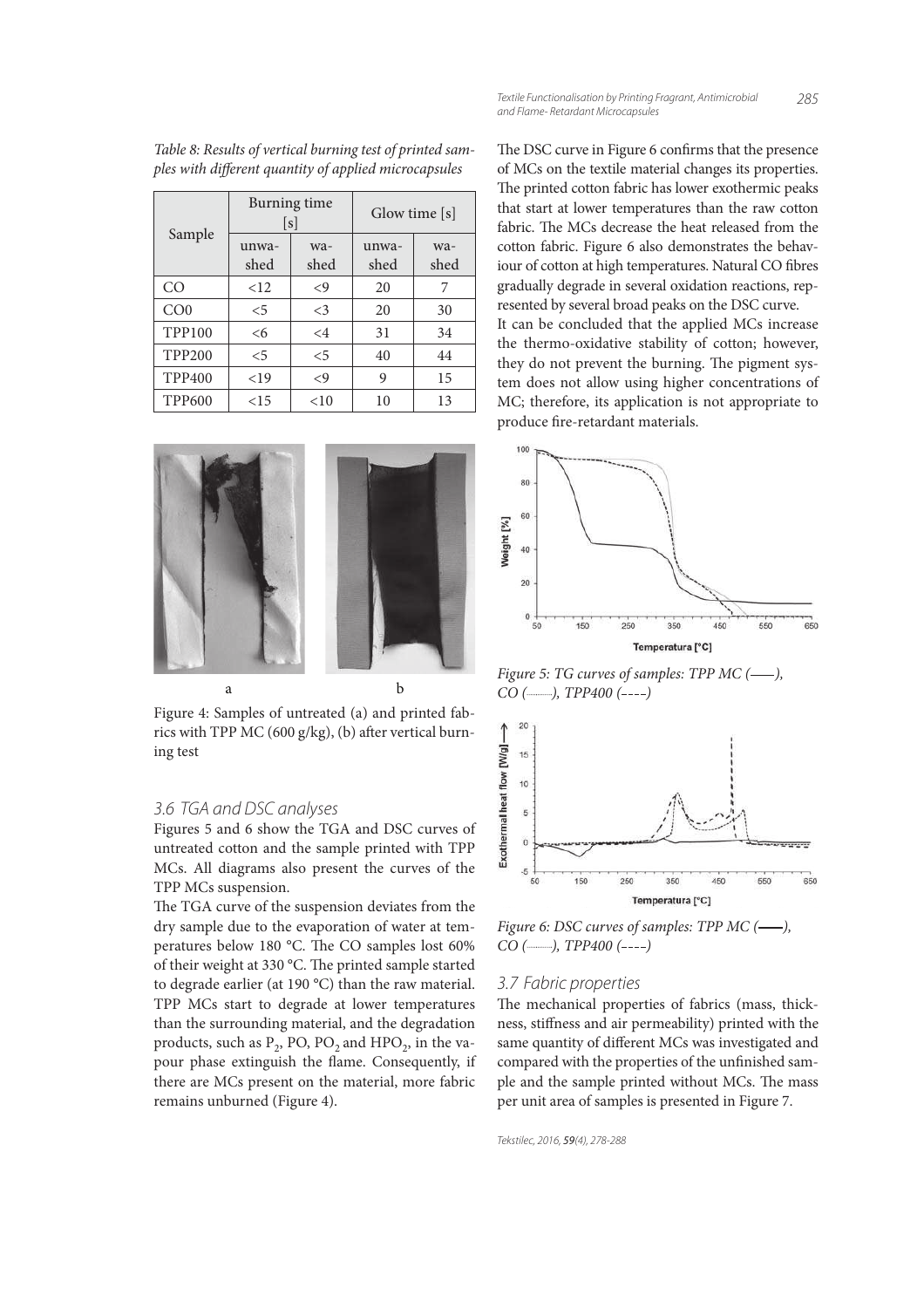*286 Textile Functionalisation by Printing Fragrant, Antimicrobial and Flame- Retardant Microcapsules*



Figure 7: Mass per unit area of untreated sample, sample printed without MCs, sample printed with LRS MCs, sample printed with TCS MCs and sample printed with TPP MCs

Figure 7 reveals that all printed samples had higher masses than the unprinted fabric. The MCs further increased the mass but not significantly. The differences between the samples printed with different MCs were negligible. The sample printed with TPP MCs had the highest mass per unit area. We assume that the reason for this result is a solid core without a solvent, which could not evaporate from some of the MCs that broke during the printing process. After the washing, the mass of all samples increased, which is a consequence of the fabric thickness increase after the laundering.



Figure 8: Thickness of untreated sample, sample printed without MCs, sample printed with LRS MCs, sample printed with TCS MCs and sample printed with TPP MCs

Figure 8 shows the thicknesses of samples. The results show that the printing on a fabric without or with MCs does not cause differences in thickness. The fact that the thickness of the printed fabric is similar or even slightly lower than the unprinted fabric is a consequence of the printing process, in which the fabric is compressed. The thickness of all samples printed with different MCs was almost the same. This result was expected since all MCs were in the same size range and the deposit of the printing pastes on the fabric was similar in all cases. After the washing, the thickness of all samples increased. This result is an issue of fabric shrinkage and thickening of threads in material.

Considering the stiffness of samples (Figure 9), it is evident that according to the expectations, all printed (with and without MCs) samples were more rigid than the unfinished sample. It can also be seen that MCs further increased fabric stiffness. There were no essential differences between the samples printed with different MCs. The sample with TPP MCs was slightly stiffer. After the washing, the stiffness of printed samples decreased as the polymer thickener softened and some MCs were removed.



Figure 9: Stiffness of untreated sample, sample printed without MCs, sample printed with LRS MCs, sample printed with TCS MCs and sample printed with TPP MCs

The air permeability results are presented in Figure 10. As expected, all printed samples show lower permeability than the unfinished fabric. The applied printing paste itself caused a considerable decrease in the permeability, whereas the addition of MCs led to a further decrease. The air permeability of samples printed with different MCs was similar.

It can be clearly seen that the printing of MCs changes the fabric properties. Even the printing without microcapsules increased the fabric mass per unit area and stiffness, as well as decreased the thickness and air permeability. This result is due to the presence of a thickener and binder in the printing paste, which resulted in an additional stiff layer on the fabric. The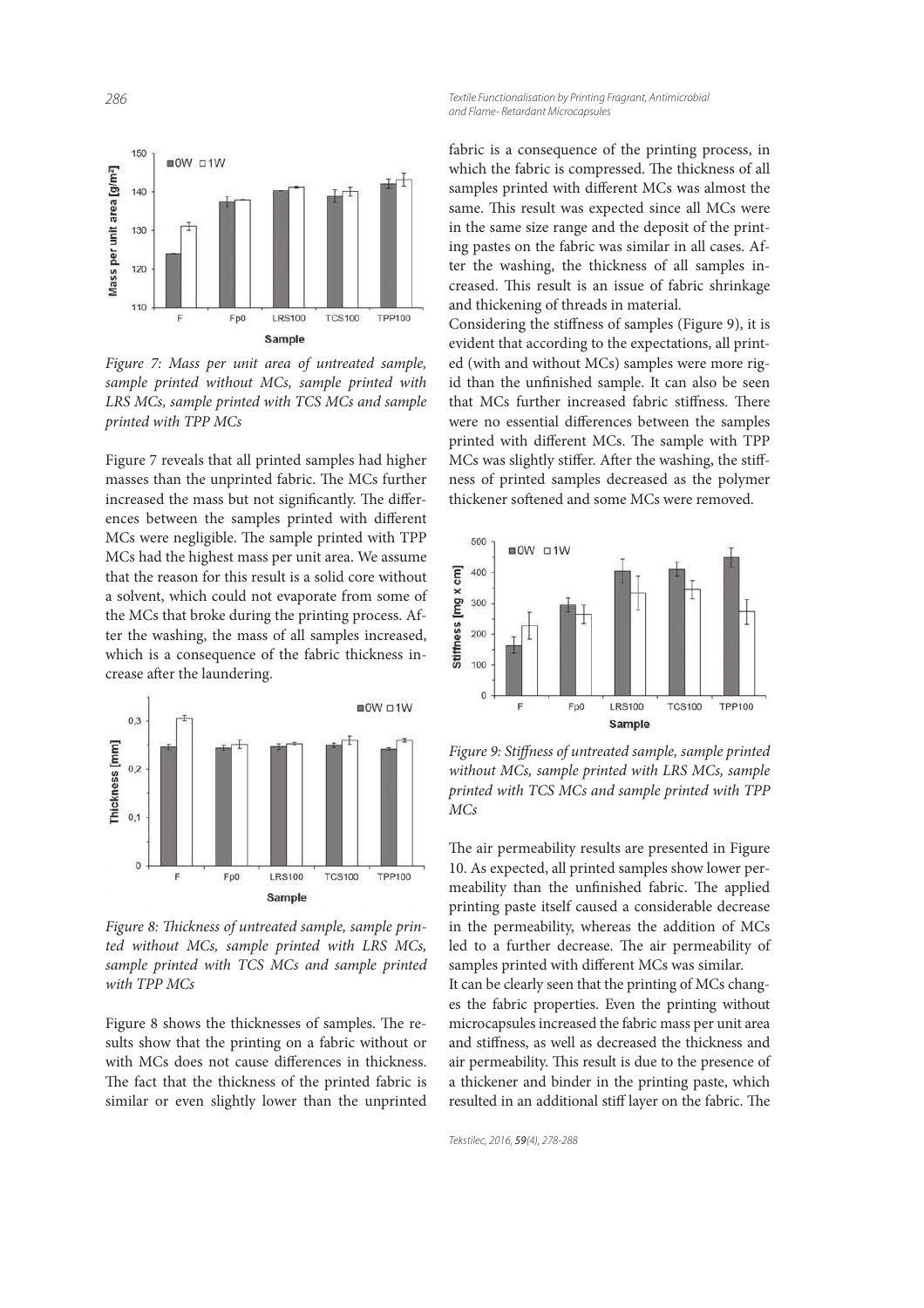addition of MCs further increased the changes in fabric properties.



Figure 10: Air permeability of untreated sample, sample printed without MCs, sample printed with LRS MCs, sample printed with TCS MCs and sample printed with TPP MCs

# 4 Conclusion

Fragrant, antimicrobial and fire-retardant MCs were successfully applied to cotton fabrics using screen printing. The fastness to washing of all MCs was very good. The fragrant MCs worked best when they were applied to the cotton fabric at the concentration of 100 g suspension per kg of fabric (32 g of MCs or 6 g of oil) and the antibacterial MCs worked best also at the concentration of 100 g suspension per kg of fabric  $(32 \text{ g of MC or } 4.8 \text{ g of TCS}).$  The latter had no fungicidal activity. In the case of fireretardant MCs, the MCs had some influence on the burning of the cotton sample; however, higher concentrations of MCs applied to the fabric would be needed to substantially inhibit the burning. This result could not be achieved by using the pigment system. The printing of MCs changed the mechanical properties of all samples to some extent. The properties of the samples printed with the same concentration (100 g/kg) of different MCs were similar. It was shown in this study that with the use of aminoaldehyde MCs, textiles with different functional properties can be achieved. The MCs of this type can be used for the application of a wide range of substances to fabrics since they represent a suitable carrier for different water-immiscible compounds. It was also shown that the printing with synthetic swelling thickeners and polymeric binders (pigment system) is appropriate for the application of melamine-formaldehyde microcapsules.

MCs applied this way are able to achieve the desired properties, show good fastness to washing and do not significantly change the mechanical properties of the fabric.

It can be concluded that the system (model) for the functionalisation of textiles with MCs which can improve the quality, functionality and value of textile products was successfully established.

## Acknowledgments

This work was supported by the Slovenian Research Agency (P2-0213). Barbara Golja would like to thank the Ministry of Higher Education, Science and Technology for the PhD grant (1000-07-310245). We would also like to thank Bojana Boh Podgornik and Boštjan Šumiga for preparing the suspensions of microcapsules.

# References

- 1. BOH PODGORNIK, Bojana, STAREŠINIČ, Marica. Microencapsulation technology and applications in added-value functional textiles. In Microencapsulation : innovative applications. Edited by GIAMBERINI, Marta, FERNANDEZ PRIETO, Susana, TYLKOWSKI, Bartosz. Berlin, Munich, Boston : De Gruyter, 2015, 37−75.
- 2. BOH PODGORNIK, Bojana. Aplikacije mikrokapsuliranja v proizvodnji funkcionalnih tekstilij. In Proceedings of Slovenski kemijski dnevi, Ljubljana, 2015.
- 3. BOH PODGORNIK, Bojana, KNEZ, Emil. Microencapsulation of essential oils and phase change materials for applications in textile products. Indian Journal of Fibre and Textile Research, 2006, **31**, 72−82
- 4. ANAL, Anil Kumar, STEVENS, WF, REMU-ÑÁN-LÓPEZ, C. Inotropic cross-linked chitosan microspheres for controlled release of ampicillin. International Journal of Pharmaceutics, 2006, **312**, 166−173, doi: 10.1016/j.ijpharm.2006.01.043.
- 5. NELSON, Gordon. Application of microencapsulation in textiles. International Journal of Pharmaceutics 2002, **242**(1−2), 55−62, doi: 10. 1016/s0378-5173(02)00141-2.
- 6. MIRÓ SPECOS, Maria, ESCOBAR, German, MA-RINO, Patricia, PUGGIA, Cesar, DEFAIN, Maria Victoria, HERMIDA, Laura. Aroma finishing of cotton fabrics by means of microencapsulation techniques. Journal of Industrial Texiles, 2010, **40**(1), 13−32, doi: 10.1177/1528083709350184.